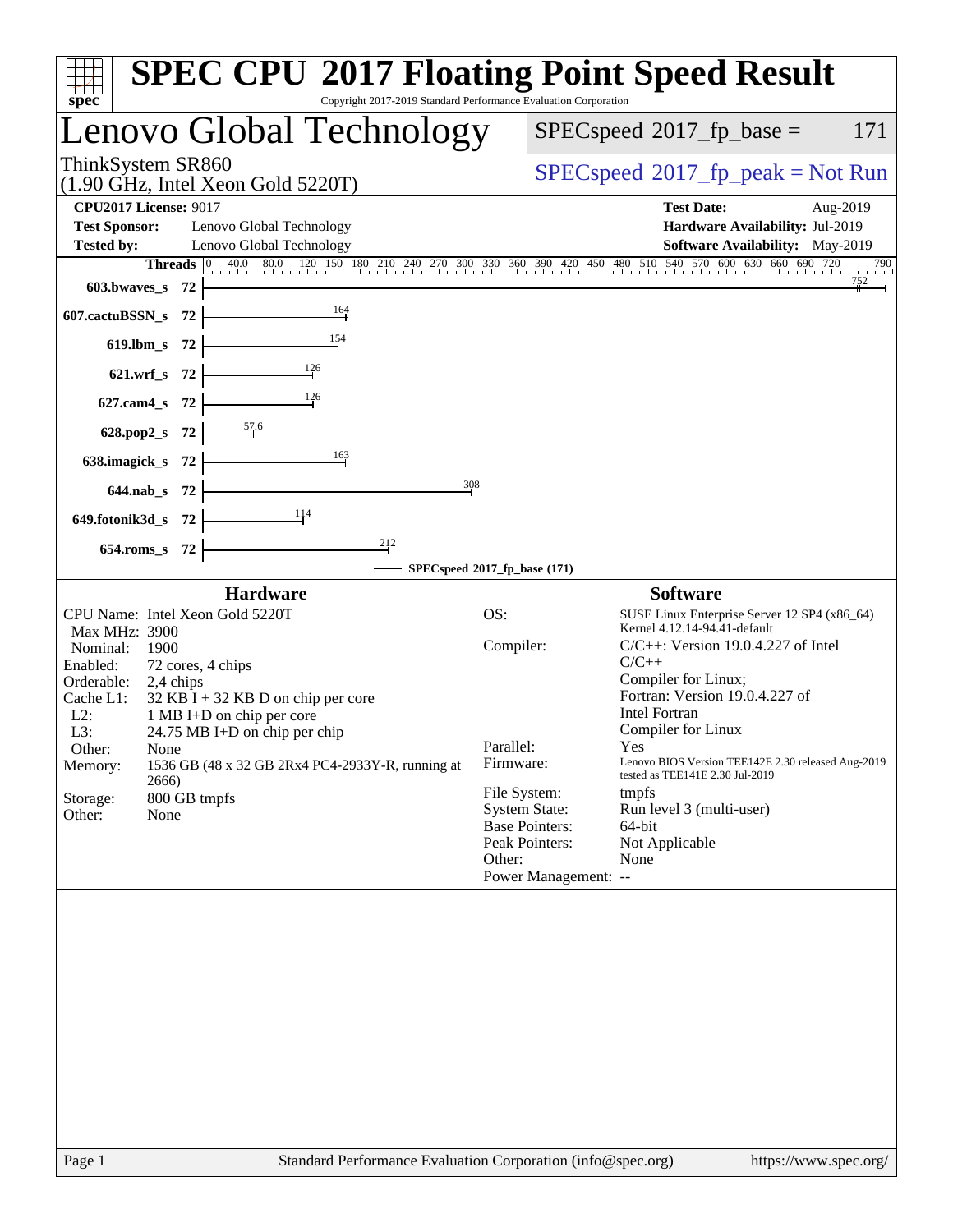

#### **[SPEC CPU](http://www.spec.org/auto/cpu2017/Docs/result-fields.html#SPECCPU2017FloatingPointSpeedResult)[2017 Floating Point Speed Result](http://www.spec.org/auto/cpu2017/Docs/result-fields.html#SPECCPU2017FloatingPointSpeedResult)** Copyright 2017-2019 Standard Performance Evaluation Corporation

# Lenovo Global Technology

## $SPECspeed^{\circledcirc}2017_fp\_base = 171$  $SPECspeed^{\circledcirc}2017_fp\_base = 171$

(1.90 GHz, Intel Xeon Gold 5220T)

ThinkSystem SR860<br>(1.00 GHz, Intel Year Gold 5220T) [SPECspeed](http://www.spec.org/auto/cpu2017/Docs/result-fields.html#SPECspeed2017fppeak)<sup>®</sup>[2017\\_fp\\_peak = N](http://www.spec.org/auto/cpu2017/Docs/result-fields.html#SPECspeed2017fppeak)ot Run

**[Test Sponsor:](http://www.spec.org/auto/cpu2017/Docs/result-fields.html#TestSponsor)** Lenovo Global Technology **[Hardware Availability:](http://www.spec.org/auto/cpu2017/Docs/result-fields.html#HardwareAvailability)** Jul-2019 **[Tested by:](http://www.spec.org/auto/cpu2017/Docs/result-fields.html#Testedby)** Lenovo Global Technology **[Software Availability:](http://www.spec.org/auto/cpu2017/Docs/result-fields.html#SoftwareAvailability)** May-2019

**[CPU2017 License:](http://www.spec.org/auto/cpu2017/Docs/result-fields.html#CPU2017License)** 9017 **[Test Date:](http://www.spec.org/auto/cpu2017/Docs/result-fields.html#TestDate)** Aug-2019

### **[Results Table](http://www.spec.org/auto/cpu2017/Docs/result-fields.html#ResultsTable)**

|                                    | <b>Base</b>    |                |            |                |              |                | <b>Peak</b> |                |                |              |                |              |                |              |
|------------------------------------|----------------|----------------|------------|----------------|--------------|----------------|-------------|----------------|----------------|--------------|----------------|--------------|----------------|--------------|
| <b>Benchmark</b>                   | <b>Threads</b> | <b>Seconds</b> | Ratio      | <b>Seconds</b> | <b>Ratio</b> | <b>Seconds</b> | Ratio       | <b>Threads</b> | <b>Seconds</b> | <b>Ratio</b> | <b>Seconds</b> | <b>Ratio</b> | <b>Seconds</b> | <b>Ratio</b> |
| 603.bwayes s                       | 72             | 75.6           | 781        | 78.8           | 749          | 78.4           | 752         |                |                |              |                |              |                |              |
| 607.cactuBSSN s                    | 72             | 102            | 164        | 101            | 166          | 102            | 163         |                |                |              |                |              |                |              |
| $619.1$ bm s                       | 72             | 33.9           | 154        | 34.0           | 154          | 34.0           | 154         |                |                |              |                |              |                |              |
| $621.wrf$ s                        | 72             | 105            | 126        | 105            | 126          | 106            | 125         |                |                |              |                |              |                |              |
| $627$ .cam $4 \text{ s}$           | 72             | 70.6           | 125        | 70.3           | 126          | 70.6           | <u>126</u>  |                |                |              |                |              |                |              |
| $628.pop2_s$                       | 72             | 206            | 57.6       | 205            | 57.9         | 207            | 57.4        |                |                |              |                |              |                |              |
| 638.imagick_s                      | 72             | 88.8           | 162        | 88.7           | 163          | 88.5           | 163         |                |                |              |                |              |                |              |
| $644$ .nab s                       | 72             | 56.9           | 307        | 56.8           | <u>308</u>   | 56.8           | 308         |                |                |              |                |              |                |              |
| 649.fotonik3d s                    | 72             | 79.6           | <u>114</u> | 79.7           | 114          | 79.5           | 115         |                |                |              |                |              |                |              |
| $654$ .roms s                      | 72             | 74.5           | 211        | 74.4           | 212          | 73.9           | 213         |                |                |              |                |              |                |              |
| $SPECspeed*2017_fp\_base =$<br>171 |                |                |            |                |              |                |             |                |                |              |                |              |                |              |
| $SPECspeed*2017_fp\_peak =$        | <b>Not Run</b> |                |            |                |              |                |             |                |                |              |                |              |                |              |

Results appear in the [order in which they were run.](http://www.spec.org/auto/cpu2017/Docs/result-fields.html#RunOrder) Bold underlined text [indicates a median measurement](http://www.spec.org/auto/cpu2017/Docs/result-fields.html#Median).

### **[Operating System Notes](http://www.spec.org/auto/cpu2017/Docs/result-fields.html#OperatingSystemNotes)**

```
 Stack size set to unlimited using "ulimit -s unlimited"
 Tmpfs filesystem can be set with:
 mount -t tmpfs -o size=800g tmpfs /home
 Process tuning setting:
  echo 50000 > /proc/sys/kernel/sched_cfs_bandwidth_slice_us
  echo 240000000 > /proc/sys/kernel/sched_latency_ns
  echo 5000000 > /proc/sys/kernel/sched_migration_cost_ns
  echo 100000000 > /proc/sys/kernel/sched_min_granularity_ns
  echo 150000000 > /proc/sys/kernel/sched_wakeup_granularity_ns
```
#### **[General Notes](http://www.spec.org/auto/cpu2017/Docs/result-fields.html#GeneralNotes)**

```
Environment variables set by runcpu before the start of the run:
KMP_AFFINITY = "granularity=fine,compact"
LD_LIBRARY_PATH = "/home/cpu2017-1.0.5-ic19.0u4/lib/intel64"
OMP_STACKSIZE = "192M"
  Binaries compiled on a system with 1x Intel Core i9-799X CPU + 32GB RAM
  memory using Redhat Enterprise Linux 7.5
  Transparent Huge Pages disabled by default
  echo never > /sys/kernel/mm/transparent_hugepage/enabled
  echo never > /sys/kernel/mm/transparent_hugepage/defrag
  Prior to runcpu invocation
 Filesystem page cache synced and cleared with:<br>sync: echo 3> /proc/sys/vm/drop_caches
                      /proc/sys/vm/drop_caches
NA: The test sponsor attests, as of date of publication, that CVE-2017-5754 (Meltdown)
is mitigated in the system as tested and documented.
```
**(Continued on next page)**

| Page 2 | Standard Performance Evaluation Corporation (info@spec.org) | https://www.spec.org/ |
|--------|-------------------------------------------------------------|-----------------------|
|        |                                                             |                       |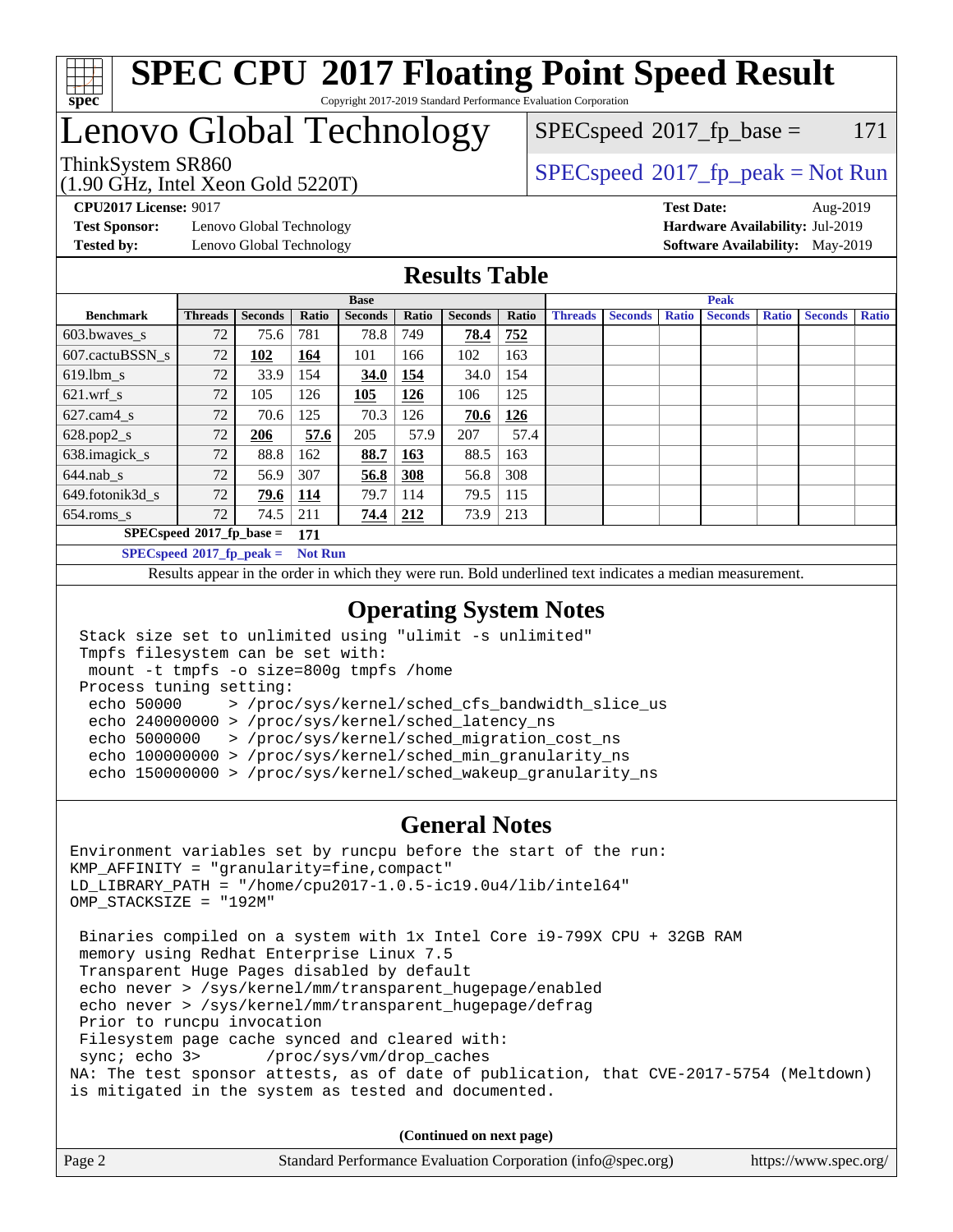

Copyright 2017-2019 Standard Performance Evaluation Corporation

Lenovo Global Technology

 $SPECspeed^{\circ}2017\_fp\_base = 171$  $SPECspeed^{\circ}2017\_fp\_base = 171$ 

(1.90 GHz, Intel Xeon Gold 5220T)

ThinkSystem SR860<br>(1.00 CHz, Intel Year Cald 5220T)  $SPECspeed^{\circ}2017\_fp\_peak = Not Run$  $SPECspeed^{\circ}2017\_fp\_peak = Not Run$ 

**[Test Sponsor:](http://www.spec.org/auto/cpu2017/Docs/result-fields.html#TestSponsor)** Lenovo Global Technology **[Hardware Availability:](http://www.spec.org/auto/cpu2017/Docs/result-fields.html#HardwareAvailability)** Jul-2019 **[Tested by:](http://www.spec.org/auto/cpu2017/Docs/result-fields.html#Testedby)** Lenovo Global Technology **[Software Availability:](http://www.spec.org/auto/cpu2017/Docs/result-fields.html#SoftwareAvailability)** May-2019

**[CPU2017 License:](http://www.spec.org/auto/cpu2017/Docs/result-fields.html#CPU2017License)** 9017 **[Test Date:](http://www.spec.org/auto/cpu2017/Docs/result-fields.html#TestDate)** Aug-2019

#### **[General Notes \(Continued\)](http://www.spec.org/auto/cpu2017/Docs/result-fields.html#GeneralNotes)**

Yes: The test sponsor attests, as of date of publication, that CVE-2017-5753 (Spectre variant 1) is mitigated in the system as tested and documented. Yes: The test sponsor attests, as of date of publication, that CVE-2017-5715 (Spectre variant 2) is mitigated in the system as tested and documented. Yes: The test sponsor attests, as of date of publication, that CVE-2018-3640 (Spectre variant 3a) is mitigated in the system as tested and documented. Yes: The test sponsor attests, as of date of publication, that CVE-2018-3639 (Spectre variant 4) is mitigated in the system as tested and documented.

### **[Platform Notes](http://www.spec.org/auto/cpu2017/Docs/result-fields.html#PlatformNotes)**

Page 3 Standard Performance Evaluation Corporation [\(info@spec.org\)](mailto:info@spec.org) <https://www.spec.org/> BIOS configuration: Choose Operating Mode set to Maximum Performance Choose Operating Mode set to Custom Mode Hyper-Threading set to Disable Adjacent Cache Prefetch set to Disable MONITOR/MWAIT set to Enable Sysinfo program /home/cpu2017-1.0.5-ic19.0u4/bin/sysinfo Rev: r5974 of 2018-05-19 9bcde8f2999c33d61f64985e45859ea9 running on linux-700n Mon Aug 26 06:35:07 2019 SUT (System Under Test) info as seen by some common utilities. For more information on this section, see <https://www.spec.org/cpu2017/Docs/config.html#sysinfo> From /proc/cpuinfo model name : Intel(R) Xeon(R) Gold 5220T CPU @ 1.90GHz 4 "physical id"s (chips) 72 "processors" cores, siblings (Caution: counting these is hw and system dependent. The following excerpts from /proc/cpuinfo might not be reliable. Use with caution.) cpu cores : 18 siblings : 18 physical 0: cores 0 1 2 3 4 8 9 10 11 16 17 18 19 20 24 25 26 27 physical 1: cores 0 1 2 3 4 8 9 10 11 16 17 18 19 20 24 25 26 27 physical 2: cores 0 1 2 3 4 8 9 10 11 16 17 18 19 20 24 25 26 27 physical 3: cores 0 1 2 3 4 8 9 10 11 16 17 18 19 20 24 25 26 27 From lscpu: Architecture: x86\_64 CPU op-mode(s): 32-bit, 64-bit Byte Order: Little Endian  $CPU(s):$  72 On-line CPU(s) list: 0-71 Thread(s) per core: 1 Core(s) per socket: 18 **(Continued on next page)**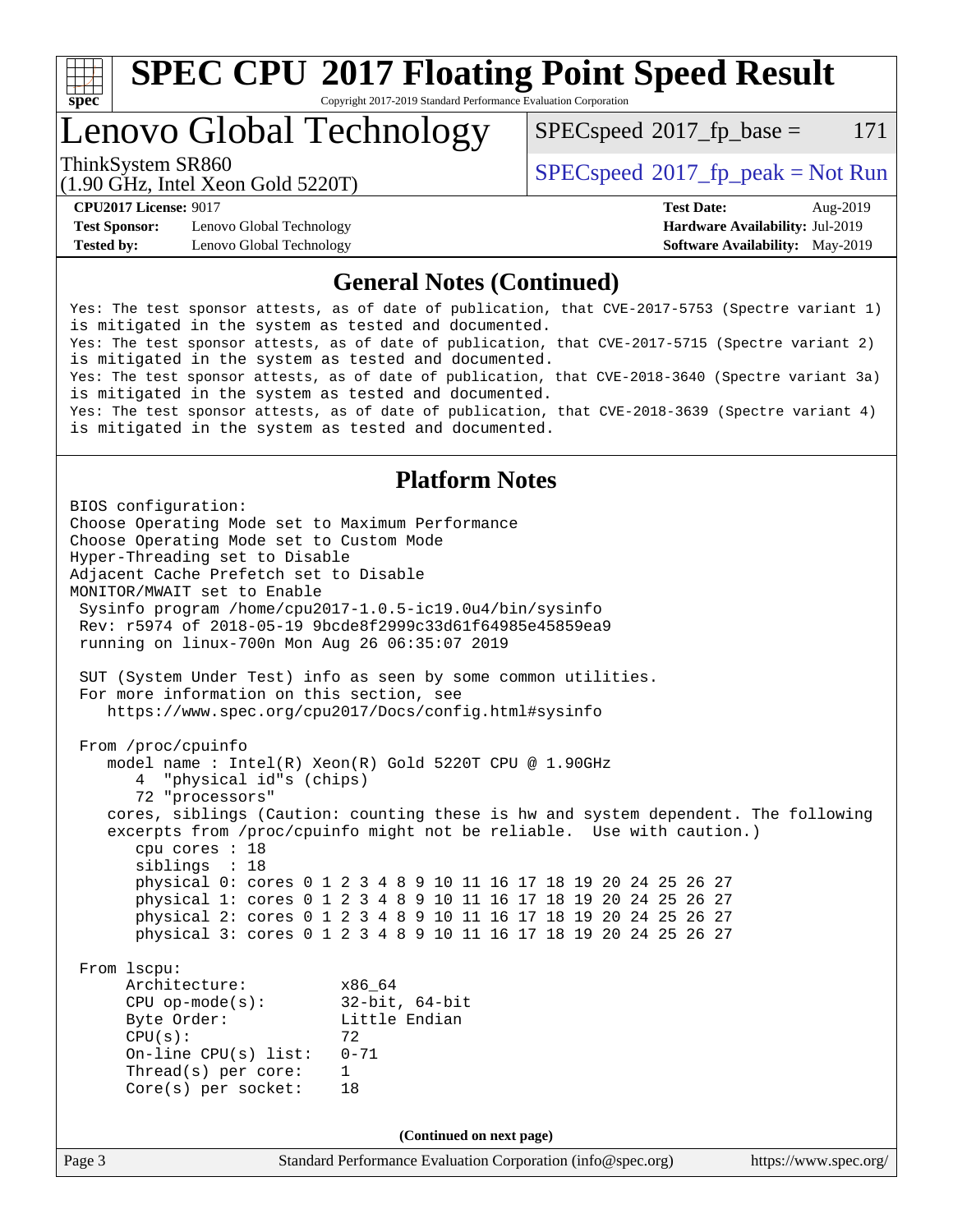

Copyright 2017-2019 Standard Performance Evaluation Corporation

# Lenovo Global Technology

 $SPECspeed@2017_fp\_base = 171$  $SPECspeed@2017_fp\_base = 171$ 

ThinkSystem SR860<br>(1.00 GHz, Intel Year Gold 5220T) [SPECspeed](http://www.spec.org/auto/cpu2017/Docs/result-fields.html#SPECspeed2017fppeak)<sup>®</sup>[2017\\_fp\\_peak = N](http://www.spec.org/auto/cpu2017/Docs/result-fields.html#SPECspeed2017fppeak)ot Run

**[CPU2017 License:](http://www.spec.org/auto/cpu2017/Docs/result-fields.html#CPU2017License)** 9017 **[Test Date:](http://www.spec.org/auto/cpu2017/Docs/result-fields.html#TestDate)** Aug-2019

**[Test Sponsor:](http://www.spec.org/auto/cpu2017/Docs/result-fields.html#TestSponsor)** Lenovo Global Technology **[Hardware Availability:](http://www.spec.org/auto/cpu2017/Docs/result-fields.html#HardwareAvailability)** Jul-2019 **[Tested by:](http://www.spec.org/auto/cpu2017/Docs/result-fields.html#Testedby)** Lenovo Global Technology **[Software Availability:](http://www.spec.org/auto/cpu2017/Docs/result-fields.html#SoftwareAvailability)** May-2019

(1.90 GHz, Intel Xeon Gold 5220T)

#### **[Platform Notes \(Continued\)](http://www.spec.org/auto/cpu2017/Docs/result-fields.html#PlatformNotes)**

| Socket(s):               | 4                                                                                    |
|--------------------------|--------------------------------------------------------------------------------------|
| NUMA $node(s)$ :         | $\overline{4}$                                                                       |
| Vendor ID:               | GenuineIntel                                                                         |
| CPU family:              | 6                                                                                    |
| Model:                   | 85                                                                                   |
| Model name:              | $Intel(R) Xeon(R) Gold 5220T CPU @ 1.90GHz$                                          |
| Stepping:                | $7\overline{ }$                                                                      |
| CPU MHz:                 | 1900.000                                                                             |
| $CPU$ max $MHz$ :        | 3900.0000                                                                            |
| CPU min MHz:             | 800.0000                                                                             |
| BogoMIPS:                | 3800.00                                                                              |
| Virtualization:          | $VT - x$                                                                             |
| L1d cache:               | 32K                                                                                  |
| Lli cache:               | 32K                                                                                  |
| $L2$ cache:              | 1024K                                                                                |
| L3 cache:                | 25344K                                                                               |
| NUMA node0 CPU(s):       | $0 - 17$                                                                             |
| NUMA nodel CPU(s):       | $18 - 35$                                                                            |
| NUMA $node2$ $CPU(s)$ :  | $36 - 53$                                                                            |
| NUMA node3 CPU(s):       | $54 - 71$                                                                            |
| Flaqs:                   | fpu vme de pse tsc msr pae mce cx8 apic sep mtrr pqe mca cmov                        |
|                          | pat pse36 clflush dts acpi mmx fxsr sse sse2 ss ht tm pbe syscall nx pdpe1gb rdtscp  |
|                          | Im constant_tsc art arch_perfmon pebs bts rep_good nopl xtopology nonstop_tsc cpuid  |
|                          | aperfmperf pni pclmulgdg dtes64 monitor ds_cpl vmx smx est tm2 ssse3 sdbg fma cx16   |
|                          | xtpr pdcm pcid dca sse4_1 sse4_2 x2apic movbe popcnt tsc_deadline_timer aes xsave    |
|                          | avx f16c rdrand lahf_lm abm 3dnowprefetch cpuid_fault epb cat_13 cdp_13              |
|                          | invpcid_single intel_ppin ssbd mba ibrs ibpb stibp tpr_shadow vnmi flexpriority ept  |
|                          | vpid fsgsbase tsc_adjust bmil hle avx2 smep bmi2 erms invpcid rtm cqm mpx rdt_a      |
|                          | avx512f avx512dq rdseed adx smap clflushopt clwb intel pt avx512cd avx512bw avx512vl |
|                          | xsaveopt xsavec xgetbvl xsaves cqm_llc cqm_occup_llc cqm_mbm_total cqm_mbm_local     |
|                          | dtherm ida arat pln pts pku ospke avx512_vnni flush_lld arch_capabilities            |
|                          |                                                                                      |
| /proc/cpuinfo cache data |                                                                                      |
| cache size $: 25344$ KB  |                                                                                      |
|                          | From numactl --hardware WARNING: a numactl 'node' might or might not correspond to a |
| physical chip.           |                                                                                      |
|                          |                                                                                      |

 available: 4 nodes (0-3) node 0 cpus: 0 1 2 3 4 5 6 7 8 9 10 11 12 13 14 15 16 17 node 0 size: 386668 MB node 0 free: 377688 MB node 1 cpus: 18 19 20 21 22 23 24 25 26 27 28 29 30 31 32 33 34 35 node 1 size: 387029 MB

 node 1 free: 382722 MB node 2 cpus: 36 37 38 39 40 41 42 43 44 45 46 47 48 49 50 51 52 53 node 2 size: 387058 MB node 2 free: 386832 MB

**(Continued on next page)**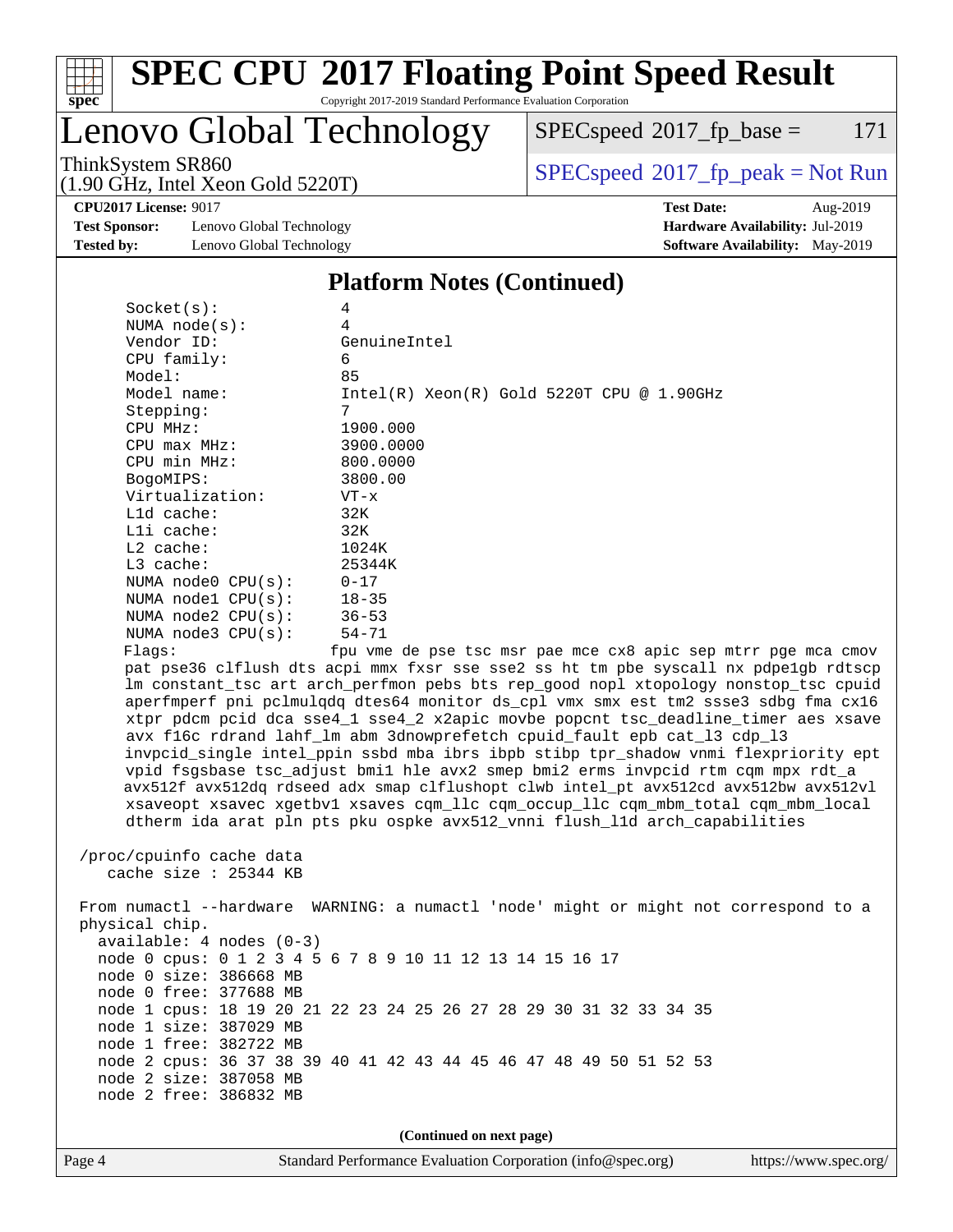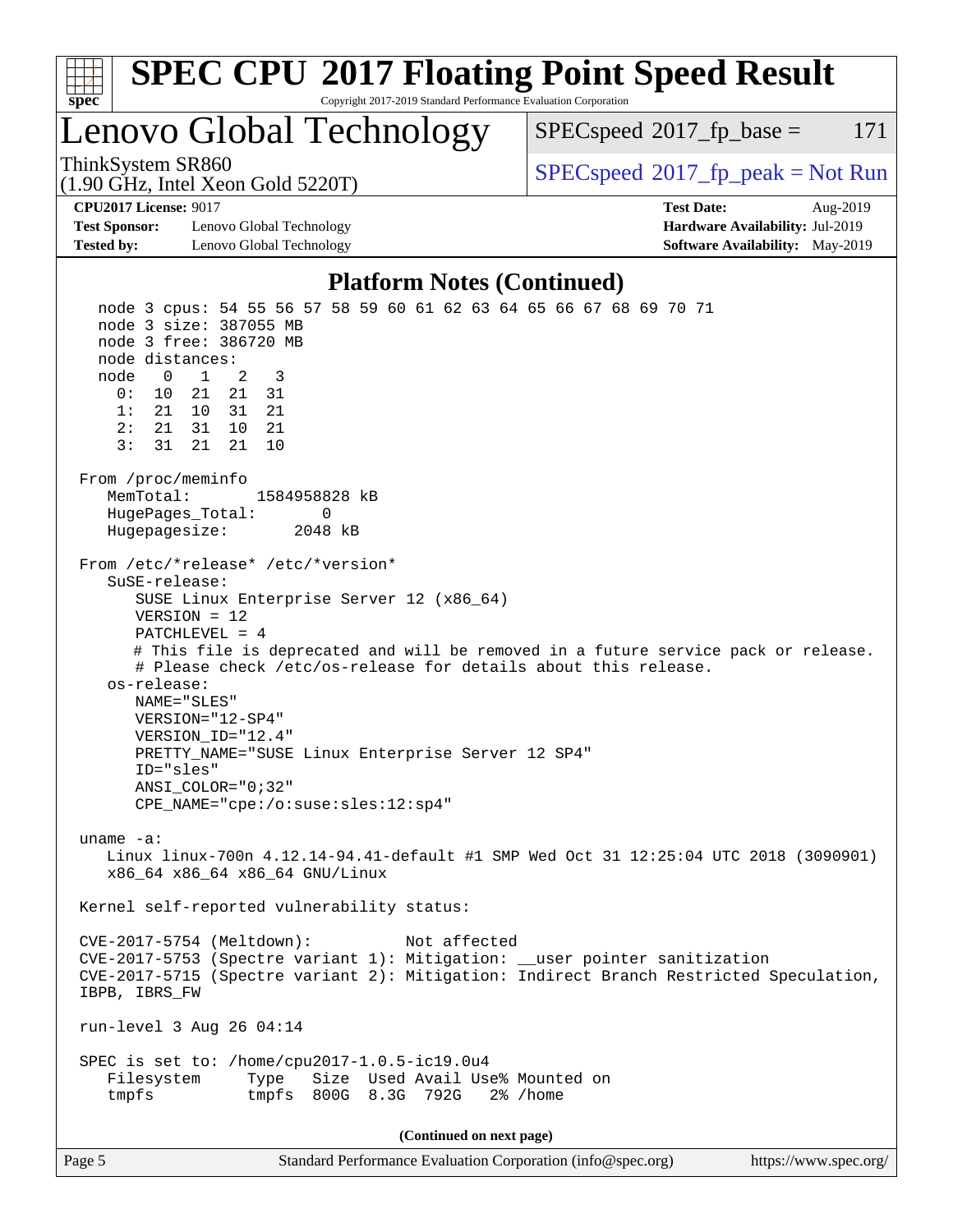| ч<br>e<br>ı.<br>c |  |  |  |  |  |  |
|-------------------|--|--|--|--|--|--|

Copyright 2017-2019 Standard Performance Evaluation Corporation

# Lenovo Global Technology

 $SPECspeed^{\circledcirc}2017_fp\_base = 171$  $SPECspeed^{\circledcirc}2017_fp\_base = 171$ 

(1.90 GHz, Intel Xeon Gold 5220T)

ThinkSystem SR860<br>(1.00 GHz, Intel Year Gold 5220T) [SPECspeed](http://www.spec.org/auto/cpu2017/Docs/result-fields.html#SPECspeed2017fppeak)<sup>®</sup>[2017\\_fp\\_peak = N](http://www.spec.org/auto/cpu2017/Docs/result-fields.html#SPECspeed2017fppeak)ot Run

**[Test Sponsor:](http://www.spec.org/auto/cpu2017/Docs/result-fields.html#TestSponsor)** Lenovo Global Technology **[Hardware Availability:](http://www.spec.org/auto/cpu2017/Docs/result-fields.html#HardwareAvailability)** Jul-2019 **[Tested by:](http://www.spec.org/auto/cpu2017/Docs/result-fields.html#Testedby)** Lenovo Global Technology **[Software Availability:](http://www.spec.org/auto/cpu2017/Docs/result-fields.html#SoftwareAvailability)** May-2019

**[CPU2017 License:](http://www.spec.org/auto/cpu2017/Docs/result-fields.html#CPU2017License)** 9017 **[Test Date:](http://www.spec.org/auto/cpu2017/Docs/result-fields.html#TestDate)** Aug-2019

#### **[Platform Notes \(Continued\)](http://www.spec.org/auto/cpu2017/Docs/result-fields.html#PlatformNotes)**

 Additional information from dmidecode follows. WARNING: Use caution when you interpret this section. The 'dmidecode' program reads system data which is "intended to allow hardware to be accurately determined", but the intent may not be met, as there are frequent changes to hardware, firmware, and the "DMTF SMBIOS" standard. BIOS Lenovo -[TEE141E-2.30]- 07/02/2019

Memory:

48x Samsung M393A4K40CB2-CVF 32 GB 2 rank 2933, configured at 2666

(End of data from sysinfo program)

#### **[Compiler Version Notes](http://www.spec.org/auto/cpu2017/Docs/result-fields.html#CompilerVersionNotes)**

| Standard Performance Evaluation Corporation (info@spec.org)<br>Page 6                                                                           | https://www.spec.org/ |
|-------------------------------------------------------------------------------------------------------------------------------------------------|-----------------------|
| (Continued on next page)                                                                                                                        |                       |
| Fortran, $C = \begin{bmatrix} 621. wrf_s(base) & 627. cam4_s(base) & 628. pop2_s(base) \end{bmatrix}$                                           |                       |
|                                                                                                                                                 |                       |
| 64, Version 19.0.4.227 Build 20190416<br>Copyright (C) 1985-2019 Intel Corporation. All rights reserved.                                        |                       |
| $Intel(R)$ Fortran Intel(R) 64 Compiler for applications running on Intel(R)                                                                    |                       |
| Fortran   603.bwaves_s(base) 649.fotonik3d_s(base) 654.roms_s(base)                                                                             |                       |
| Copyright (C) 1985-2019 Intel Corporation. All rights reserved.                                                                                 |                       |
| 64, Version 19.0.4.227 Build 20190416                                                                                                           |                       |
| Copyright (C) 1985-2019 Intel Corporation. All rights reserved.<br>Intel(R) Fortran Intel(R) 64 Compiler for applications running on $Intel(R)$ |                       |
| Version 19.0.4.227 Build 20190416                                                                                                               |                       |
| Copyright (C) 1985-2019 Intel Corporation. All rights reserved.<br>Intel(R) C Intel(R) 64 Compiler for applications running on Intel(R) 64,     |                       |
| Intel(R) $C++$ Intel(R) 64 Compiler for applications running on Intel(R) 64,<br>Version 19.0.4.227 Build 20190416                               |                       |
| $C_{++}$ , C, Fortran   607.cactuBSSN_s(base)                                                                                                   |                       |
|                                                                                                                                                 |                       |
| _ _ _ _ _ _ _ _ _ _ _                                                                                                                           |                       |
| Version 19.0.4.227 Build 20190416<br>Copyright (C) 1985-2019 Intel Corporation. All rights reserved.                                            |                       |
| Intel(R) C Intel(R) 64 Compiler for applications running on Intel(R) 64,                                                                        |                       |
| 619.1bm_s(base) 638.imagick_s(base) 644.nab_s(base)<br>$\mathbf C$                                                                              |                       |
|                                                                                                                                                 |                       |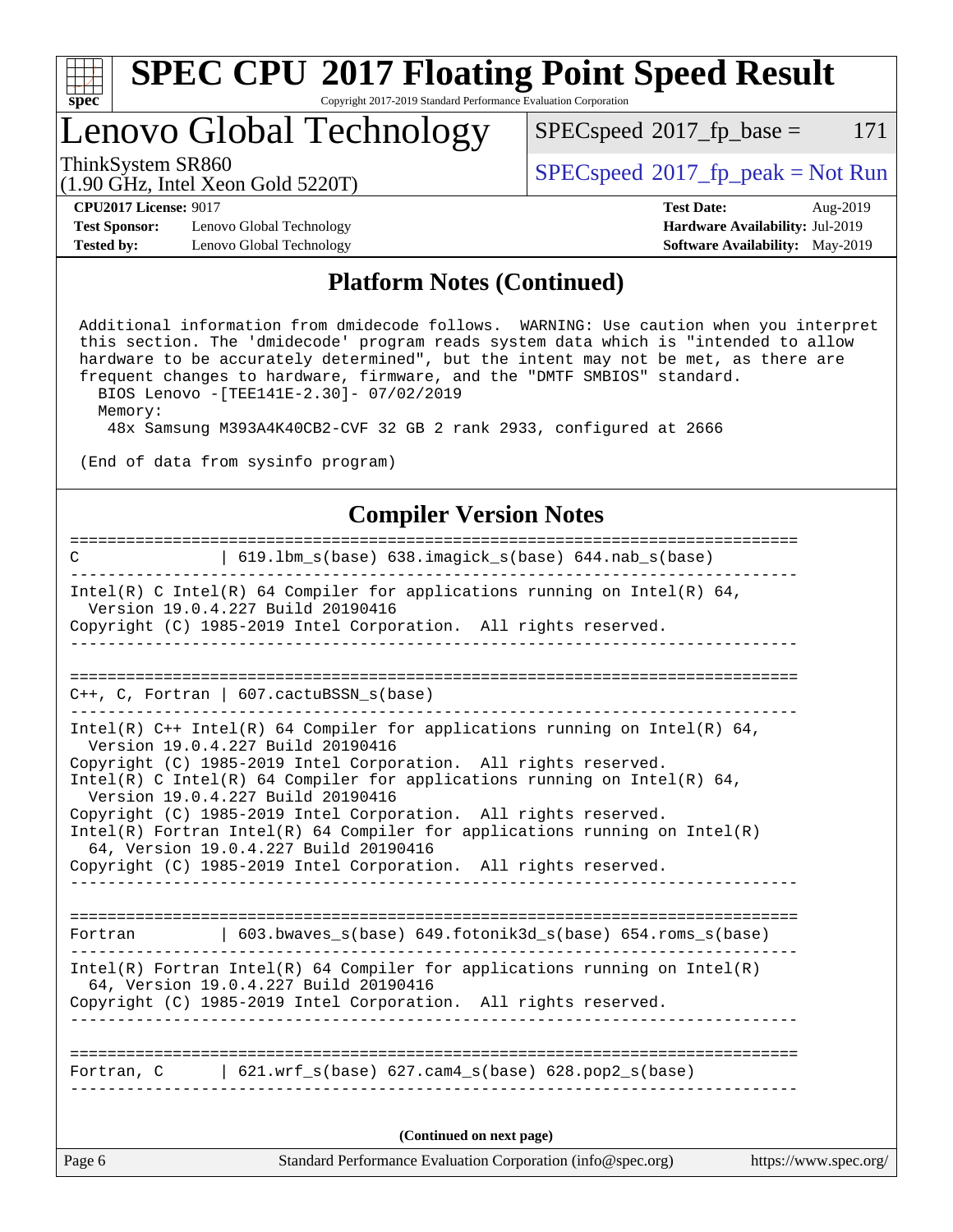

Copyright 2017-2019 Standard Performance Evaluation Corporation

# Lenovo Global Technology

 $SPEC speed^{\circ}2017\_fp\_base = 171$ 

(1.90 GHz, Intel Xeon Gold 5220T)

ThinkSystem SR860<br>(1.00 CHz, Intel Year Cald 5220T)  $SPECspeed^{\circ}2017\_fp\_peak = Not Run$  $SPECspeed^{\circ}2017\_fp\_peak = Not Run$ 

**[Test Sponsor:](http://www.spec.org/auto/cpu2017/Docs/result-fields.html#TestSponsor)** Lenovo Global Technology **[Hardware Availability:](http://www.spec.org/auto/cpu2017/Docs/result-fields.html#HardwareAvailability)** Jul-2019 **[Tested by:](http://www.spec.org/auto/cpu2017/Docs/result-fields.html#Testedby)** Lenovo Global Technology **[Software Availability:](http://www.spec.org/auto/cpu2017/Docs/result-fields.html#SoftwareAvailability)** May-2019

**[CPU2017 License:](http://www.spec.org/auto/cpu2017/Docs/result-fields.html#CPU2017License)** 9017 **[Test Date:](http://www.spec.org/auto/cpu2017/Docs/result-fields.html#TestDate)** Aug-2019

### **[Compiler Version Notes \(Continued\)](http://www.spec.org/auto/cpu2017/Docs/result-fields.html#CompilerVersionNotes)**

Intel(R) Fortran Intel(R)  $64$  Compiler for applications running on Intel(R) 64, Version 19.0.4.227 Build 20190416 Copyright (C) 1985-2019 Intel Corporation. All rights reserved. Intel(R) C Intel(R) 64 Compiler for applications running on Intel(R)  $64$ , Version 19.0.4.227 Build 20190416 Copyright (C) 1985-2019 Intel Corporation. All rights reserved. ------------------------------------------------------------------------------

## **[Base Compiler Invocation](http://www.spec.org/auto/cpu2017/Docs/result-fields.html#BaseCompilerInvocation)**

[C benchmarks](http://www.spec.org/auto/cpu2017/Docs/result-fields.html#Cbenchmarks):

[icc -m64 -std=c11](http://www.spec.org/cpu2017/results/res2019q3/cpu2017-20190902-17459.flags.html#user_CCbase_intel_icc_64bit_c11_33ee0cdaae7deeeab2a9725423ba97205ce30f63b9926c2519791662299b76a0318f32ddfffdc46587804de3178b4f9328c46fa7c2b0cd779d7a61945c91cd35)

[Fortran benchmarks](http://www.spec.org/auto/cpu2017/Docs/result-fields.html#Fortranbenchmarks): [ifort -m64](http://www.spec.org/cpu2017/results/res2019q3/cpu2017-20190902-17459.flags.html#user_FCbase_intel_ifort_64bit_24f2bb282fbaeffd6157abe4f878425411749daecae9a33200eee2bee2fe76f3b89351d69a8130dd5949958ce389cf37ff59a95e7a40d588e8d3a57e0c3fd751)

[Benchmarks using both Fortran and C](http://www.spec.org/auto/cpu2017/Docs/result-fields.html#BenchmarksusingbothFortranandC): [ifort -m64](http://www.spec.org/cpu2017/results/res2019q3/cpu2017-20190902-17459.flags.html#user_CC_FCbase_intel_ifort_64bit_24f2bb282fbaeffd6157abe4f878425411749daecae9a33200eee2bee2fe76f3b89351d69a8130dd5949958ce389cf37ff59a95e7a40d588e8d3a57e0c3fd751) [icc -m64 -std=c11](http://www.spec.org/cpu2017/results/res2019q3/cpu2017-20190902-17459.flags.html#user_CC_FCbase_intel_icc_64bit_c11_33ee0cdaae7deeeab2a9725423ba97205ce30f63b9926c2519791662299b76a0318f32ddfffdc46587804de3178b4f9328c46fa7c2b0cd779d7a61945c91cd35)

[Benchmarks using Fortran, C, and C++:](http://www.spec.org/auto/cpu2017/Docs/result-fields.html#BenchmarksusingFortranCandCXX) [icpc -m64](http://www.spec.org/cpu2017/results/res2019q3/cpu2017-20190902-17459.flags.html#user_CC_CXX_FCbase_intel_icpc_64bit_4ecb2543ae3f1412ef961e0650ca070fec7b7afdcd6ed48761b84423119d1bf6bdf5cad15b44d48e7256388bc77273b966e5eb805aefd121eb22e9299b2ec9d9) [icc -m64 -std=c11](http://www.spec.org/cpu2017/results/res2019q3/cpu2017-20190902-17459.flags.html#user_CC_CXX_FCbase_intel_icc_64bit_c11_33ee0cdaae7deeeab2a9725423ba97205ce30f63b9926c2519791662299b76a0318f32ddfffdc46587804de3178b4f9328c46fa7c2b0cd779d7a61945c91cd35) [ifort -m64](http://www.spec.org/cpu2017/results/res2019q3/cpu2017-20190902-17459.flags.html#user_CC_CXX_FCbase_intel_ifort_64bit_24f2bb282fbaeffd6157abe4f878425411749daecae9a33200eee2bee2fe76f3b89351d69a8130dd5949958ce389cf37ff59a95e7a40d588e8d3a57e0c3fd751)

## **[Base Portability Flags](http://www.spec.org/auto/cpu2017/Docs/result-fields.html#BasePortabilityFlags)**

 603.bwaves\_s: [-DSPEC\\_LP64](http://www.spec.org/cpu2017/results/res2019q3/cpu2017-20190902-17459.flags.html#suite_basePORTABILITY603_bwaves_s_DSPEC_LP64) 607.cactuBSSN\_s: [-DSPEC\\_LP64](http://www.spec.org/cpu2017/results/res2019q3/cpu2017-20190902-17459.flags.html#suite_basePORTABILITY607_cactuBSSN_s_DSPEC_LP64) 619.lbm\_s: [-DSPEC\\_LP64](http://www.spec.org/cpu2017/results/res2019q3/cpu2017-20190902-17459.flags.html#suite_basePORTABILITY619_lbm_s_DSPEC_LP64) 621.wrf\_s: [-DSPEC\\_LP64](http://www.spec.org/cpu2017/results/res2019q3/cpu2017-20190902-17459.flags.html#suite_basePORTABILITY621_wrf_s_DSPEC_LP64) [-DSPEC\\_CASE\\_FLAG](http://www.spec.org/cpu2017/results/res2019q3/cpu2017-20190902-17459.flags.html#b621.wrf_s_baseCPORTABILITY_DSPEC_CASE_FLAG) [-convert big\\_endian](http://www.spec.org/cpu2017/results/res2019q3/cpu2017-20190902-17459.flags.html#user_baseFPORTABILITY621_wrf_s_convert_big_endian_c3194028bc08c63ac5d04de18c48ce6d347e4e562e8892b8bdbdc0214820426deb8554edfa529a3fb25a586e65a3d812c835984020483e7e73212c4d31a38223) 627.cam4\_s: [-DSPEC\\_LP64](http://www.spec.org/cpu2017/results/res2019q3/cpu2017-20190902-17459.flags.html#suite_basePORTABILITY627_cam4_s_DSPEC_LP64) [-DSPEC\\_CASE\\_FLAG](http://www.spec.org/cpu2017/results/res2019q3/cpu2017-20190902-17459.flags.html#b627.cam4_s_baseCPORTABILITY_DSPEC_CASE_FLAG) 628.pop2\_s: [-DSPEC\\_LP64](http://www.spec.org/cpu2017/results/res2019q3/cpu2017-20190902-17459.flags.html#suite_basePORTABILITY628_pop2_s_DSPEC_LP64) [-DSPEC\\_CASE\\_FLAG](http://www.spec.org/cpu2017/results/res2019q3/cpu2017-20190902-17459.flags.html#b628.pop2_s_baseCPORTABILITY_DSPEC_CASE_FLAG) [-convert big\\_endian](http://www.spec.org/cpu2017/results/res2019q3/cpu2017-20190902-17459.flags.html#user_baseFPORTABILITY628_pop2_s_convert_big_endian_c3194028bc08c63ac5d04de18c48ce6d347e4e562e8892b8bdbdc0214820426deb8554edfa529a3fb25a586e65a3d812c835984020483e7e73212c4d31a38223) [-assume byterecl](http://www.spec.org/cpu2017/results/res2019q3/cpu2017-20190902-17459.flags.html#user_baseFPORTABILITY628_pop2_s_assume_byterecl_7e47d18b9513cf18525430bbf0f2177aa9bf368bc7a059c09b2c06a34b53bd3447c950d3f8d6c70e3faf3a05c8557d66a5798b567902e8849adc142926523472) 638.imagick\_s: [-DSPEC\\_LP64](http://www.spec.org/cpu2017/results/res2019q3/cpu2017-20190902-17459.flags.html#suite_basePORTABILITY638_imagick_s_DSPEC_LP64) 644.nab\_s: [-DSPEC\\_LP64](http://www.spec.org/cpu2017/results/res2019q3/cpu2017-20190902-17459.flags.html#suite_basePORTABILITY644_nab_s_DSPEC_LP64) 649.fotonik3d\_s: [-DSPEC\\_LP64](http://www.spec.org/cpu2017/results/res2019q3/cpu2017-20190902-17459.flags.html#suite_basePORTABILITY649_fotonik3d_s_DSPEC_LP64) 654.roms\_s: [-DSPEC\\_LP64](http://www.spec.org/cpu2017/results/res2019q3/cpu2017-20190902-17459.flags.html#suite_basePORTABILITY654_roms_s_DSPEC_LP64)

## **[Base Optimization Flags](http://www.spec.org/auto/cpu2017/Docs/result-fields.html#BaseOptimizationFlags)**

[C benchmarks](http://www.spec.org/auto/cpu2017/Docs/result-fields.html#Cbenchmarks):

[-xCORE-AVX512](http://www.spec.org/cpu2017/results/res2019q3/cpu2017-20190902-17459.flags.html#user_CCbase_f-xCORE-AVX512) [-ipo](http://www.spec.org/cpu2017/results/res2019q3/cpu2017-20190902-17459.flags.html#user_CCbase_f-ipo) [-O3](http://www.spec.org/cpu2017/results/res2019q3/cpu2017-20190902-17459.flags.html#user_CCbase_f-O3) [-no-prec-div](http://www.spec.org/cpu2017/results/res2019q3/cpu2017-20190902-17459.flags.html#user_CCbase_f-no-prec-div) [-qopt-prefetch](http://www.spec.org/cpu2017/results/res2019q3/cpu2017-20190902-17459.flags.html#user_CCbase_f-qopt-prefetch) [-ffinite-math-only](http://www.spec.org/cpu2017/results/res2019q3/cpu2017-20190902-17459.flags.html#user_CCbase_f_finite_math_only_cb91587bd2077682c4b38af759c288ed7c732db004271a9512da14a4f8007909a5f1427ecbf1a0fb78ff2a814402c6114ac565ca162485bbcae155b5e4258871) [-qopt-mem-layout-trans=4](http://www.spec.org/cpu2017/results/res2019q3/cpu2017-20190902-17459.flags.html#user_CCbase_f-qopt-mem-layout-trans_fa39e755916c150a61361b7846f310bcdf6f04e385ef281cadf3647acec3f0ae266d1a1d22d972a7087a248fd4e6ca390a3634700869573d231a252c784941a8) [-qopenmp](http://www.spec.org/cpu2017/results/res2019q3/cpu2017-20190902-17459.flags.html#user_CCbase_qopenmp_16be0c44f24f464004c6784a7acb94aca937f053568ce72f94b139a11c7c168634a55f6653758ddd83bcf7b8463e8028bb0b48b77bcddc6b78d5d95bb1df2967) [-DSPEC\\_OPENMP](http://www.spec.org/cpu2017/results/res2019q3/cpu2017-20190902-17459.flags.html#suite_CCbase_DSPEC_OPENMP)

**(Continued on next page)**

Page 7 Standard Performance Evaluation Corporation [\(info@spec.org\)](mailto:info@spec.org) <https://www.spec.org/>